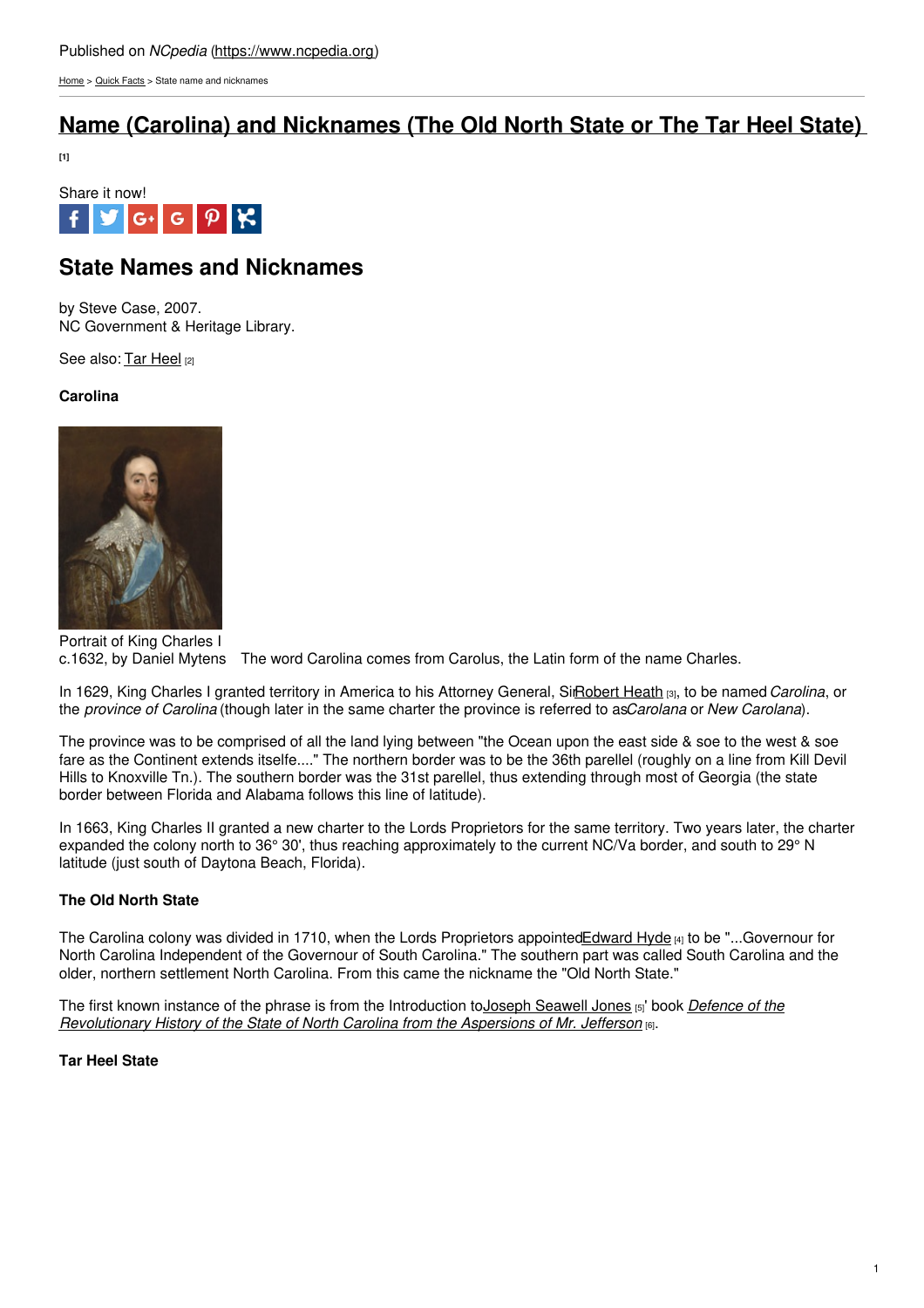

 $[T]$ The origin of this nickname is

mysterious, though most historians agree that the name derives from North Carolina's long history as a producer of naval stores [8]--tar, pitch, rosin and [turpentine--all](https://www.ncpedia.org/naval-stores) of which were culled from the State's extensive pine forests. The historians Hugh Lefler and Albert Newsome, in their book *North Carolina: the History of a Southern State*(3rd edition, 1973, p. 97) state categorically that "[i]n fact, North Carolina led the world in the production of naval stores from about 1720 to 1870, and it was this industry which gave to North Carolina its nickname, 'Tar Heel State'."

Various stories and legends have sprung up to explain where the name came from. Perhaps the most popular is found in *Histories of the Several Regiments and Battalions from North Carolina in the Great War [1861-1865](https://www.ncpedia.org/biography/clark-walter-oah)* (edited by Walter Clark [9]):

Thus after one of the fiercest battles, in which their supporting column was driven from the field and they successfully fought it out alone, in the exchange of compliments of the occasion the North Carolinians were greeted with the question from the passing derelict regiment: "Any more tar down in the Old North State, boys?" Quick as thought came the answer: "No, not a bit; old Jeff's bought it all up." "Is that so; what is he going to do with it?" was asked. "he is going to put it on you'ns heels to make you stick better in the next fight." [\(Vol.](https://archive.org/details/historiesofsever03clar) 3, p. 376 [10])

The following paragraph appears in R.B. Creecy's*Grandfather's Tales of North Carolina History* (1901):

During the late unhappy war between the States it [North Carolina] was sometimes called the "Tar-heel State," because tar was made in the State, and because in battle the soldiers of North Carolina stuck to their bloody work as if they had tar on their heels, and when General Lee said, "God bless the Tar-heel boys," they took the name. [\(p.](https://archive.org/details/grandfatherstale00creeuoft)  $6_{[11]}$ )

While there may be no direct proof that Robert E. Lee ever spoke in such a fashion, there is at least some indirect evidence. In a letter dating from 1864 (currently housed in the State [Archives](https://archives.ncdcr.gov) [12] and part of the "Tar Heel Collection") from Colonel Joseph Engelhard describing the Battle of Ream's Station in Virginia, he writes: "It was a ' Tar Heel ' fight, and ... we got Gen'l Lee to *thanking God*, which you know means something brilliant."

### **References and additional resources:**

[Charter](https://avalon.law.yale.edu/17th_century/nc04.asp) of 1629 [13], Charter of 1663 [14], Charter of 1665 [15] (from the Avalon Project at Yale Law School)

Clark, Walter, ed. 1901. Histories of the several regiments and battalions from North Carolina, in the great war 1861-'65. *Vol.* 3. Raleigh: E.M. Uzzell. <https://archive.org/details/historiesofsever03clar> [10].

Creecy, Richard B. 1901.*Grandfather's tales of North Carolina history*. Raleigh: Edwards & Broughton. <https://archive.org/details/grandfatherstale00creeuoft> [11].

Lefler, Hugh and Albert Newsome. 1973.*North Carolina: The history of a southern state*. Chapel Hill: University of North Carolina Press.

#### **Image credits:**

Daniel Mytens, Portrait of Charles I (1600-1649), c.1632. [https://commons.wikimedia.org/wiki/File:Charles\\_I\\_%28Daniel\\_Mytens%29.jpg](https://commons.wikimedia.org/wiki/File:Charles_I_%28Daniel_Mytens%29.jpg) [16].

*Greetings from North Carolina the Tar Heel State*, ca. 1930-1945. Accession no. 30450. From the North Carolina Collection Photographic Archives, Wilson Library, University of North Carolina at Chapel Hill, Chapel Hill, NC, USA. [https://dc.lib.unc.edu/cdm/ref/collection/nc\\_post/id/438](https://dc.lib.unc.edu/cdm/ref/collection/nc_post/id/438) [7].